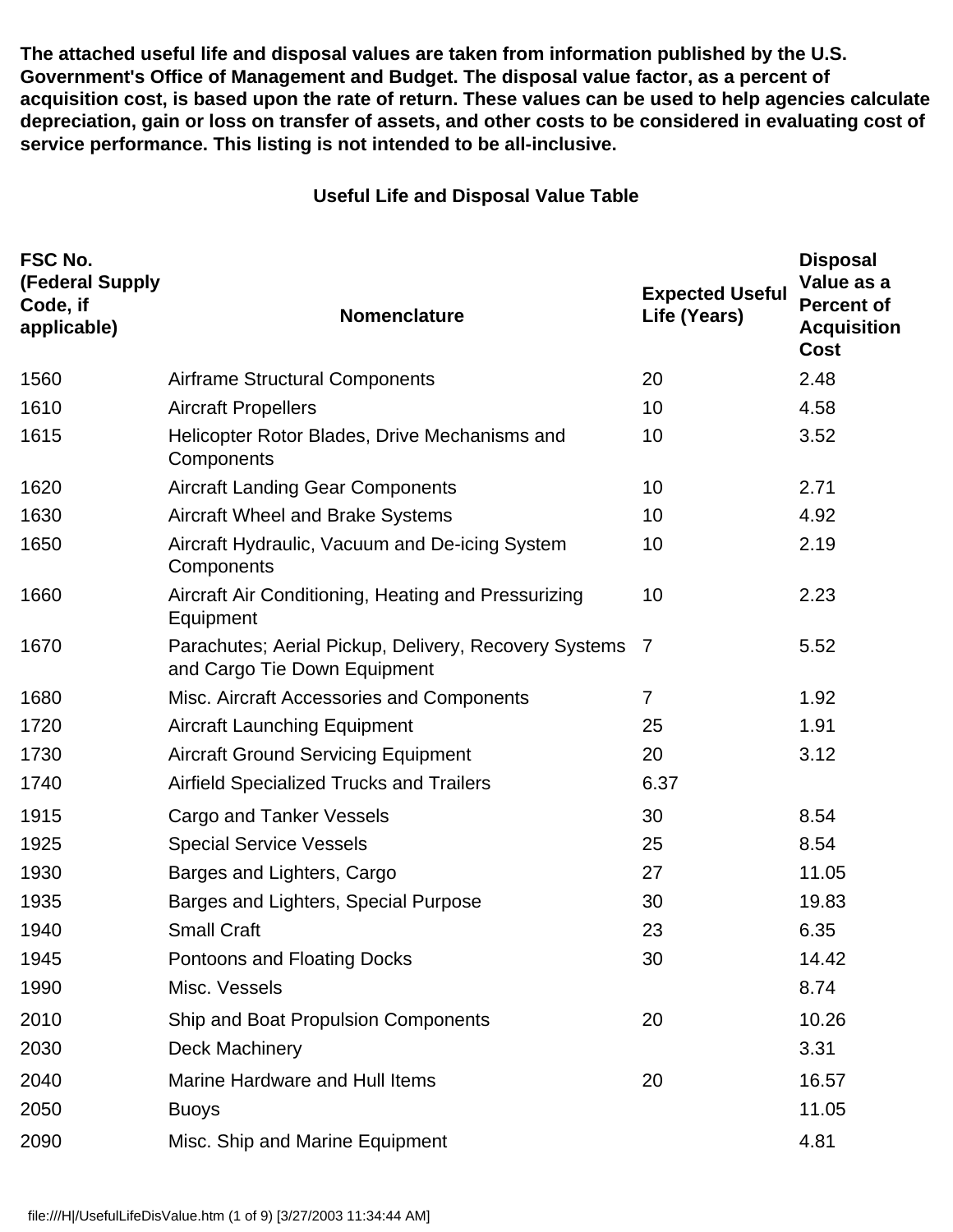| 2305 | <b>Ground Effect Vehicles</b>                                    | 15              |       |
|------|------------------------------------------------------------------|-----------------|-------|
| 2310 | - Passenger Motor Vehicles                                       | *               | 17.00 |
|      | - Passenger Cars and Station Wagons                              | 6               |       |
|      | - Buses (11 or more passengers)                                  | 8               |       |
|      | - Ambulances                                                     | $\overline{7}$  |       |
| 2320 | <b>Trucks and Truck Tractors, Wheeled</b>                        | $\star$         | 17.96 |
|      | - Less than 12,500 (payload 1 ton and less)                      | 6               |       |
|      | - 12,500 through 16,999 (payload, 1-1/2 through 2-1/2<br>tons)   | $\overline{7}$  |       |
|      | - 17,000 and over (payload, tons and over)                       | 9               |       |
|      | - Multiple Drive Vehicles                                        | 6               |       |
| 2330 | <b>Trailers</b>                                                  | 23              | 10.09 |
| 2340 | Motorcycles, Motor Scooters and Bicycles                         | 12              | 27.31 |
| 2410 | Tractors, Full Track, Low Speed                                  | 14              | 27.62 |
| 2420 | Tractors, Wheeled                                                | 13              | 22.70 |
| 2430 | <b>Tractors, Track Laying High Speed</b>                         |                 | 7.42  |
| 2510 | Vehicular Cab, Body and Frame Structural Components              | 10              | 14.18 |
| 2520 | <b>Vehicular Power Transmission Components</b>                   | 12 <sub>2</sub> | 16.22 |
| 2530 | Vehicular Brake, Steering, Axle, Wheel and Track<br>Components   | 12 <sub>2</sub> | 12.17 |
| 2540 | <b>Vehicular Furniture and Accessories</b>                       | 18              | 6.95  |
| 2590 | Misc. Vehicular Components                                       | 10              | 7.04  |
| 2805 | Gasoline Reciprocating Engines except Aircraft and<br>Components | $\overline{7}$  | 5.68  |
| 2810 | Gasoline Reciprocating Engines, Aircraft and<br>Components       |                 | 3.43  |
| 2815 | <b>Diesel Engines and Components</b>                             |                 | 13.33 |
| 2835 | Gas Turbines and Jet Engines, except Aircraft and<br>Components  | 15              | 3.59  |
| 2840 | Gas Turbines and Jet Engines, Aircraft, and<br>Components        |                 | 1.77  |
| 2910 | Engine Fuel System Components, Nonaircraft                       |                 | 8.01  |
| 2915 | Engine Fuel System Components, Aircraft                          |                 | 3.01  |
| 2920 | <b>Engine Electrical System Components, Nonaircraft</b>          |                 | 10.32 |
| 2925 | Engine Electrical System Components, Aircraft                    |                 | 7.94  |
| 2930 | <b>Engine Cooling System Components, Nonaircraft</b>             |                 | 21.96 |
| 2935 | Engine Cooling System Components, Aircraft                       |                 | 7.41  |
| 2945 | Engine Air and Oil Filters, Trainers and Cleaners,<br>Aircraft   |                 | 1.71  |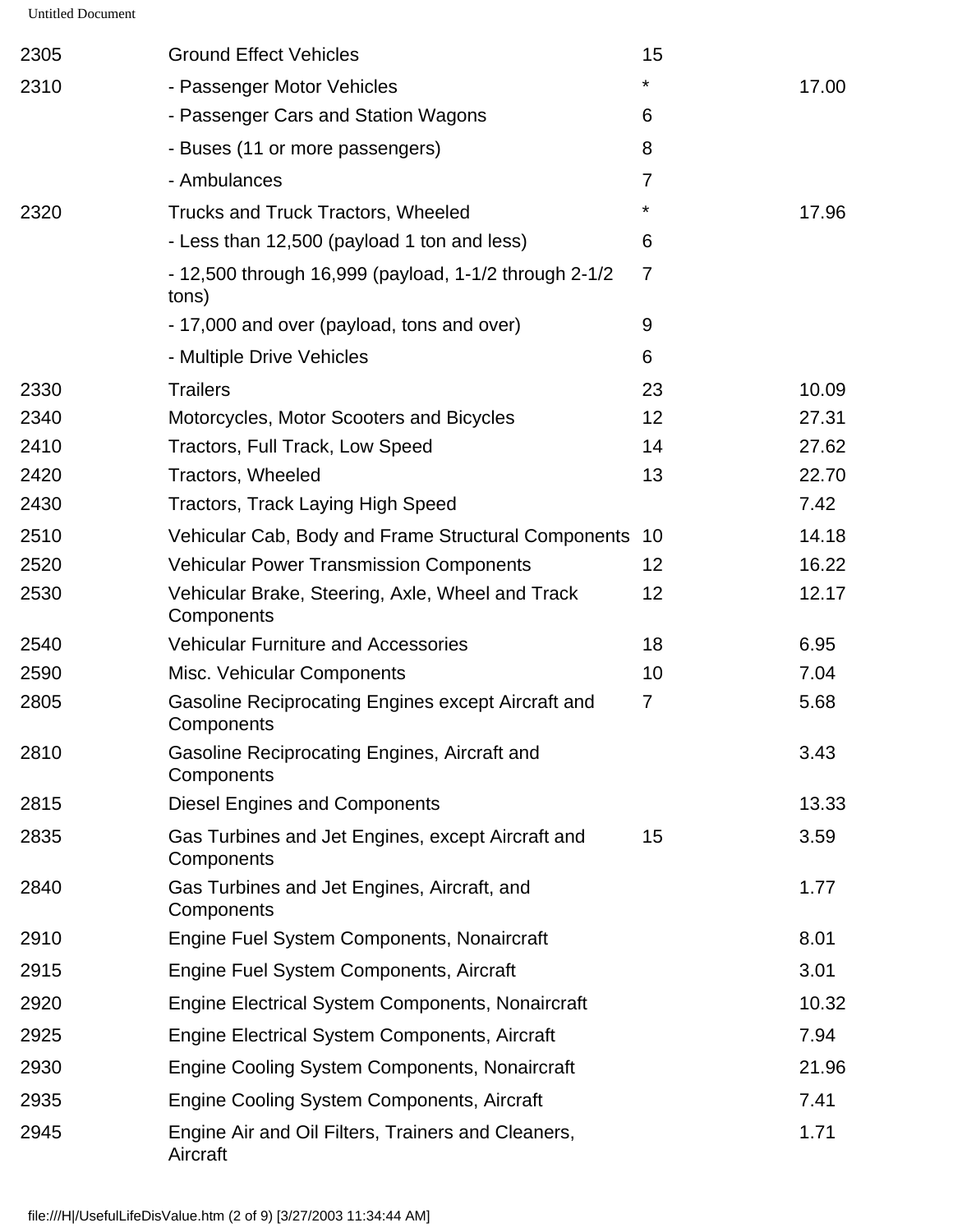| 2950 | Turbosuperchargers                                                          |      | 8.26  |
|------|-----------------------------------------------------------------------------|------|-------|
| 2990 | Misc. Engine Accessories, Nonaircraft                                       |      | 7.77  |
| 2995 | Misc. Engine Accessories, Aircraft                                          |      | 4.10  |
| 3010 | <b>Torque Converters and Speed Changers</b>                                 |      | 5.93  |
| 3020 | Gears, Pulleys, Sprockets and Transmission Chain                            |      | 4.64  |
| 3040 | Misc. Power Transmission Equipment                                          |      | 3.22  |
| 3110 | Bearings, Antifriction, Unmounted                                           |      | 22.14 |
| 3120 | Bearings, Plain, Unmounted                                                  |      | 4.78  |
| 3130 | Bearings, Mounted                                                           |      | 7.80  |
| 3210 | Sawmill and Planing Mill Machinery                                          | 15   | 28.41 |
| 3220 | <b>Woodworking Machines</b>                                                 | 15   | 27.37 |
| 3405 | Saws and Filing Machines                                                    | 20   | 30.87 |
| 3408 | Machining Centers and Way-Type Machines                                     | 7.49 |       |
| 3410 | <b>Electrical and Ultrasonic Erosion Machines</b>                           | 10   | 9.75  |
| 3411 | <b>Boring Machines</b>                                                      | 20   | 49.61 |
| 3413 | <b>Drilling and Tapping Machines</b>                                        | 15   | 40.16 |
| 3414 | <b>Gear Cutting and Finishing Machines</b>                                  | 10   | 29.58 |
| 3415 | <b>Grinding Machines</b>                                                    | 15   | 35.06 |
| 3416 | Lathes                                                                      | 20   | 39.84 |
| 3417 | <b>Milling Machines</b>                                                     | 20   | 28.22 |
| 3418 | <b>Planners and Shakers</b>                                                 | 20   | 27.66 |
| 3419 | Misc. Machine Tools                                                         | 15   | 17.92 |
| 3422 | <b>Rolling Mills and Drawing Machines</b>                                   | 10   | 68.35 |
| 3424 | Metal Heat Treating and Nonthermal Treating<br>Equipment                    | 25   | 11.72 |
| 3426 | <b>Metal Finishing Equipment</b>                                            | 20   | 6.63  |
| 3655 | <b>Gas Generating and Dispersing Systems</b>                                | 12   | 7.35  |
|      | <b>Industrial Size Reduction Machinery</b>                                  | 9    | 27.30 |
| 3680 | <b>Foundry Machinery, Related Equipment and Supplies</b>                    | 10   | 12.61 |
| 3693 | <b>Industrial Assembly Machine</b>                                          | 0.45 |       |
| 3694 | Clean Work Stations, Controlled Environment and<br><b>Related Equipment</b> |      | 6.43  |
| 3695 | Misc. Special Industry Equipment                                            | 4    | 7.58  |
| 3910 | Conveyors                                                                   | 12   | 6.85  |
| 3920 | <b>Materials Handling Equipment Nonself Propelled</b>                       | 22   | 9.07  |
| 3930 | Warehouse Trucks and Tractors, Self Propelled<br>Gasoline                   | *    | 18.60 |
|      | Fork Truck (2,000 pounds to 16,000 pounds)                                  | 8    |       |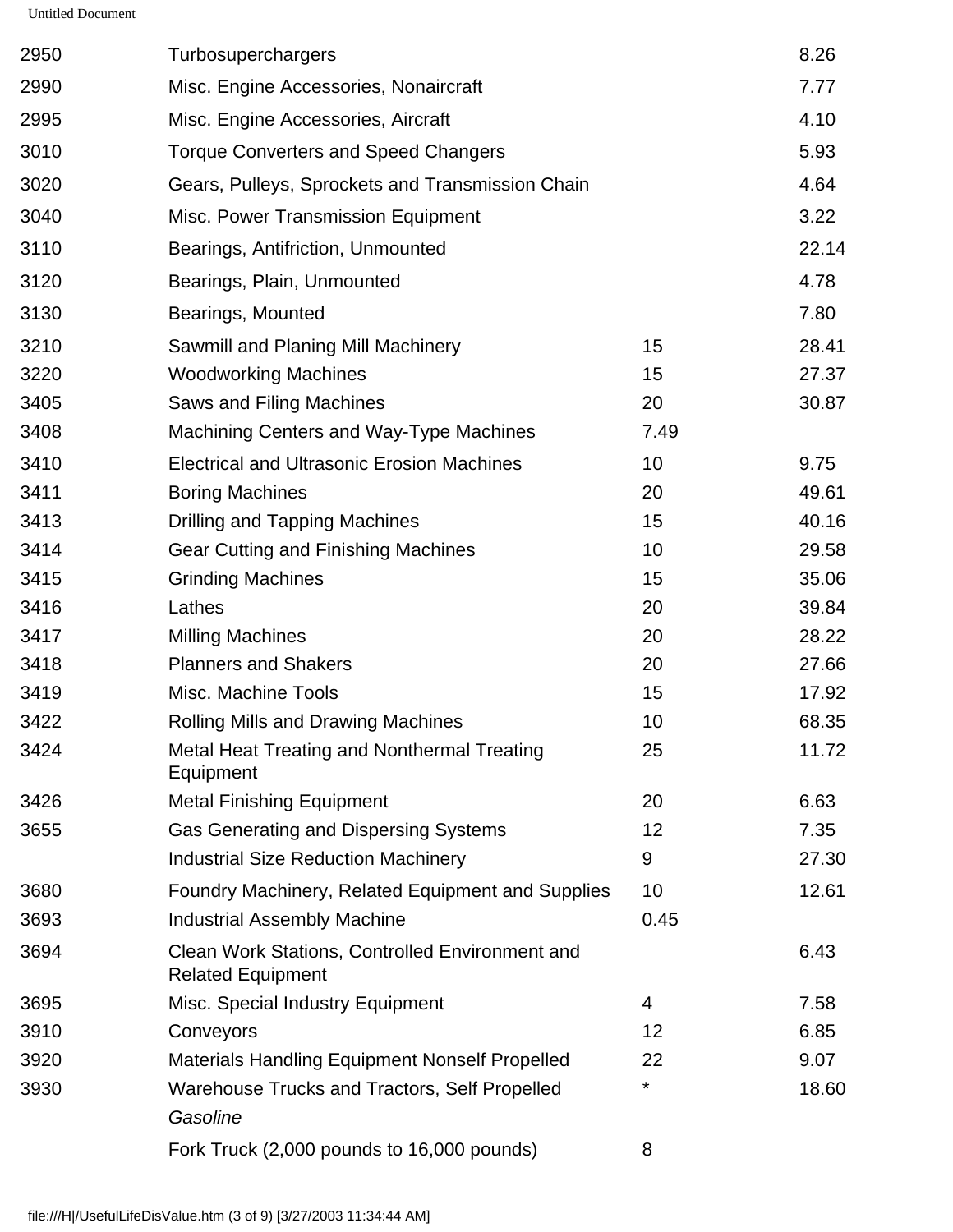|      | Fork Truck (over 6,000 pounds)                                    |      | 10    |
|------|-------------------------------------------------------------------|------|-------|
|      | Tractor                                                           | 8    |       |
|      | Crane                                                             | 12   |       |
|      | <b>Platform Truck</b>                                             | 8    |       |
|      | <b>Straddle Truck</b>                                             | 15   |       |
|      | Electric                                                          |      |       |
|      | All types                                                         | 15   |       |
| 3940 | Blocks, Tackle, Rigging and Slings                                |      | 9.61  |
| 3950 | Winches, Hoists, Cranes and Derricks                              | 13   | 10.23 |
| 3990 | Misc. Materials Handling Equipment                                | 30   | 8.71  |
| 4010 | <b>Chain and Wire Rope</b>                                        |      | 5.11  |
| 4020 | Fiber Rope, Cordage and Twine                                     |      | 6.81  |
| 4030 | Fittings for Rope, Cable and Chain                                |      | 13.16 |
| 4110 | <b>Refrigeration Equipment</b>                                    | 11   | 7.07  |
| 4120 | <b>Air Conditioning Equipment</b>                                 | 10   | 3.82  |
| 4130 | Refrigeration and Air Conditioning Components                     | 16   | 4.26  |
| 4140 | Fans, Air Circulators and Blow Equipment                          | 4.79 |       |
| 4210 | <b>Fire Fighting Equipment</b>                                    | 14   | 6.55  |
| 4220 | Marine Lifesaving and Diving Equipment                            | 10   | 5.65  |
| 4230 | Decontaminating and Impregnating Equipment                        | 17   | 5.87  |
| 4240 | <b>Safety and Rescue Equipment</b>                                | 19   | 2.53  |
| 4310 | <b>Compressors and Vacuum Pumps</b>                               | 10   | 7.59  |
| 4320 | Power and Hand Pumps                                              | 15   | 4.27  |
| 4330 | Centrifuges, Separators and Pressure and Vacuum<br><b>Filters</b> | 20   | 4.90  |
| 4410 | <b>Industrial Boilers</b>                                         | 9    | 3.78  |
| 4420 | <b>Heat Exchanges and Steam Condensers</b>                        | 9.73 |       |
| 4430 | Industrial Furnaces, Kilns, Lehrs and Ovens                       | 10   | 6.59  |
| 4440 | Driers, Dehydrators and Anhydrators                               | 10   | 4.55  |
| 4460 | <b>Air Purification Equipment</b>                                 | 11   | 3.71  |
| 4510 | <b>Plumbing Fixtures and Accessories</b>                          | 15   | 5.91  |
| 4520 | Space Heating Equipment and Domestic Water Heaters                | 8    | 8.36  |
| 4540 | Misc. Plumbing, Heating and Sanitation Equipment                  | 8    | 3.01  |
| 4610 | <b>Water Purification Equipment</b>                               | 14   | 4.55  |
| 4620 | Water Distillation Equipment, Marine and Industrial               | 15   | 15.61 |
| 4710 | Pipe and Tube                                                     |      | 7.79  |
| 4720 | Hose and Tubing, Flexible                                         |      | 6.13  |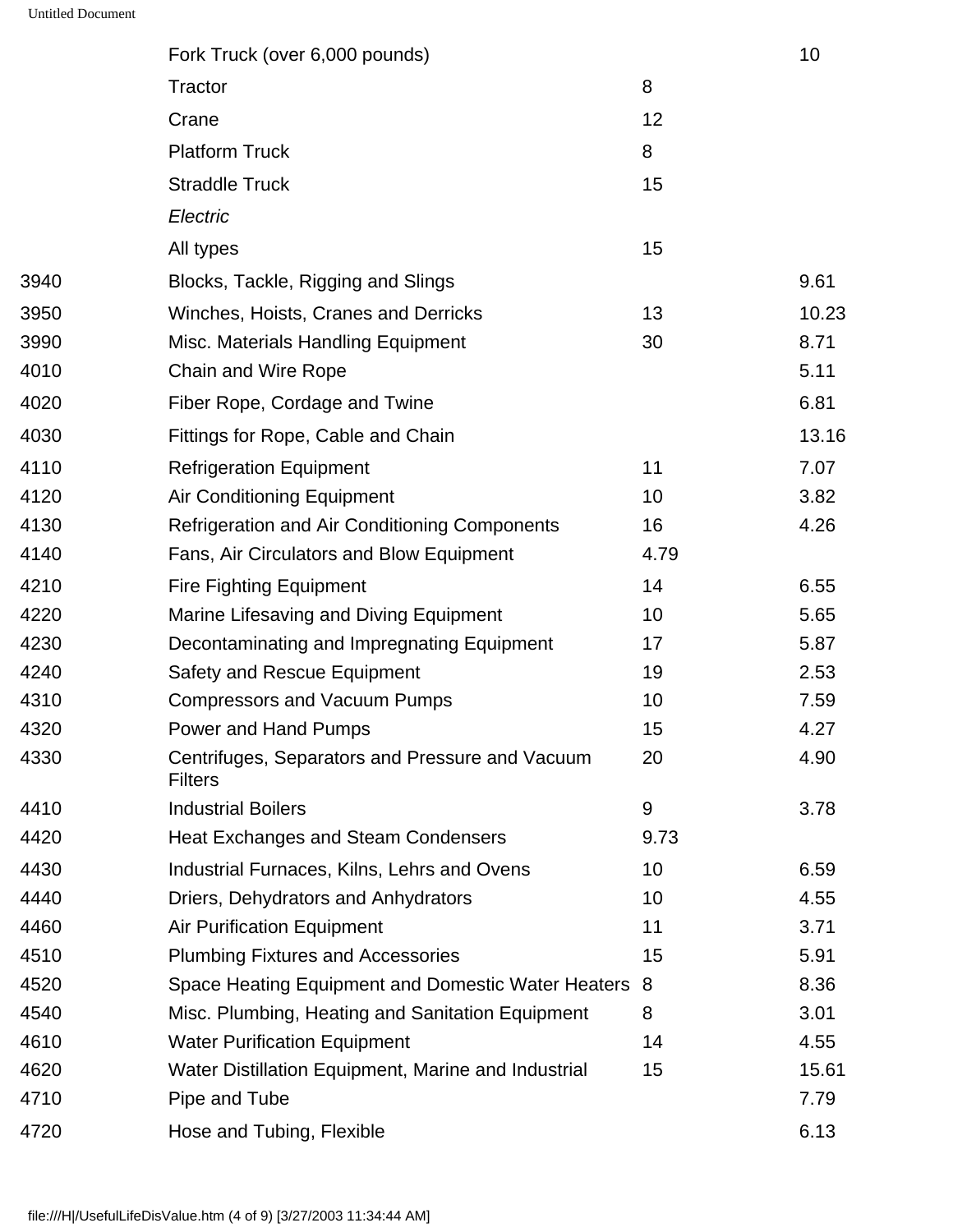| 4730 | Fittings and Specialties, Hose, Pipe and Tube                              |                | 4.83  |
|------|----------------------------------------------------------------------------|----------------|-------|
| 4810 | Valves, Powered                                                            |                | 2.20  |
| 4820 | Valves, Nonpowered                                                         |                | 4.91  |
| 4910 | Motor Vehicle, Maintenance and Repair Shop<br><b>Specialized Equipment</b> | 11             | 6.63  |
| 4920 | Aircraft Maintenance and Repair Shop Specialized<br>Equipment              | 20             | 1.58  |
| 4930 | Lubrication and Fuel Dispensing Equipment                                  | 15             | 5.00  |
| 4940 | Misc. Maintenance and Repair Shop Specialized<br>Equipment                 | 20             | 4.48  |
| 5110 | Hand tools, Edge, Nonpowered                                               | 10             | 9.26  |
| 5120 | Hand tools, Nonedged, Nonpowered                                           | 21             | 5.53  |
| 5130 | Hand tools, Power Driven                                                   | 10             | 10.31 |
| 5133 | Drill Bits, Counterbores and Countersinks, Hand and<br>Machine             | 10             | 24.07 |
| 5136 | Taps, Dies and Collets, Hand and Machine                                   | 10             | 8.08  |
| 5140 | <b>Tool and Hardware Boxes</b>                                             | 20             | 26.42 |
| 5180 | Sets, Kits and Outfits of Hand Tools                                       | 23             | 3.83  |
| 5210 | <b>Measuring Tools, Craftsmen</b>                                          | 10             | 4.87  |
| 5220 | <b>Inspection Gauges and Precision Layout Tools</b>                        | 12             | 3.17  |
| 5280 | Sets, Kits and Outfits of Measuring Tools                                  | 25             | 1.01  |
| 5410 | <b>Prefabricated and Portable Building</b>                                 | 8              | 2.48  |
| 5411 | <b>Rigid Wall Shelters</b>                                                 | 20             | 2.44  |
| 5430 | <b>Storage Tanks</b>                                                       | $\overline{7}$ | 6.83  |
| 5440 | <b>Scaffolding Equipment and Concrete Forms</b>                            | 5              | 6.83  |
| 5445 | <b>Prefabricated Tower Structures</b>                                      | 23             | 5.23  |
| 5450 | <b>Misc. Prefabricated Structures</b>                                      | 25             | 1.30  |
| 5670 | <b>Architectural and Related Metal Products</b>                            | 10             | 59.16 |
| 5680 | <b>Misc. Construction Materials</b>                                        | 69             | 9.59  |
| 5805 | <b>Telephone and Telegraph Equipment</b>                                   | 23             | 2.37  |
| 5810 | <b>Communications Security Equipment and Components</b>                    | 16             | 0.40  |
| 5815 | <b>Teletype and Facsimile Equipment</b>                                    | 22             | 0.99  |
| 5820 | Radio and Television Communications Equipment,<br>except Airborne          | 8              | 2.44  |
| 5821 | Radio and Television Communications Equipment,<br>Airborne                 | 24             | 1.01  |
| 5825 | Radio Navigation Equipment, except Airborne                                | 24             | 1.37  |
| 5826 | Radio Navigation Equipment, Airborne                                       | 24             | 1.44  |
| 5830 | Intercommunication and Public Address Systems,<br>except Airborne          | 24             | 1.74  |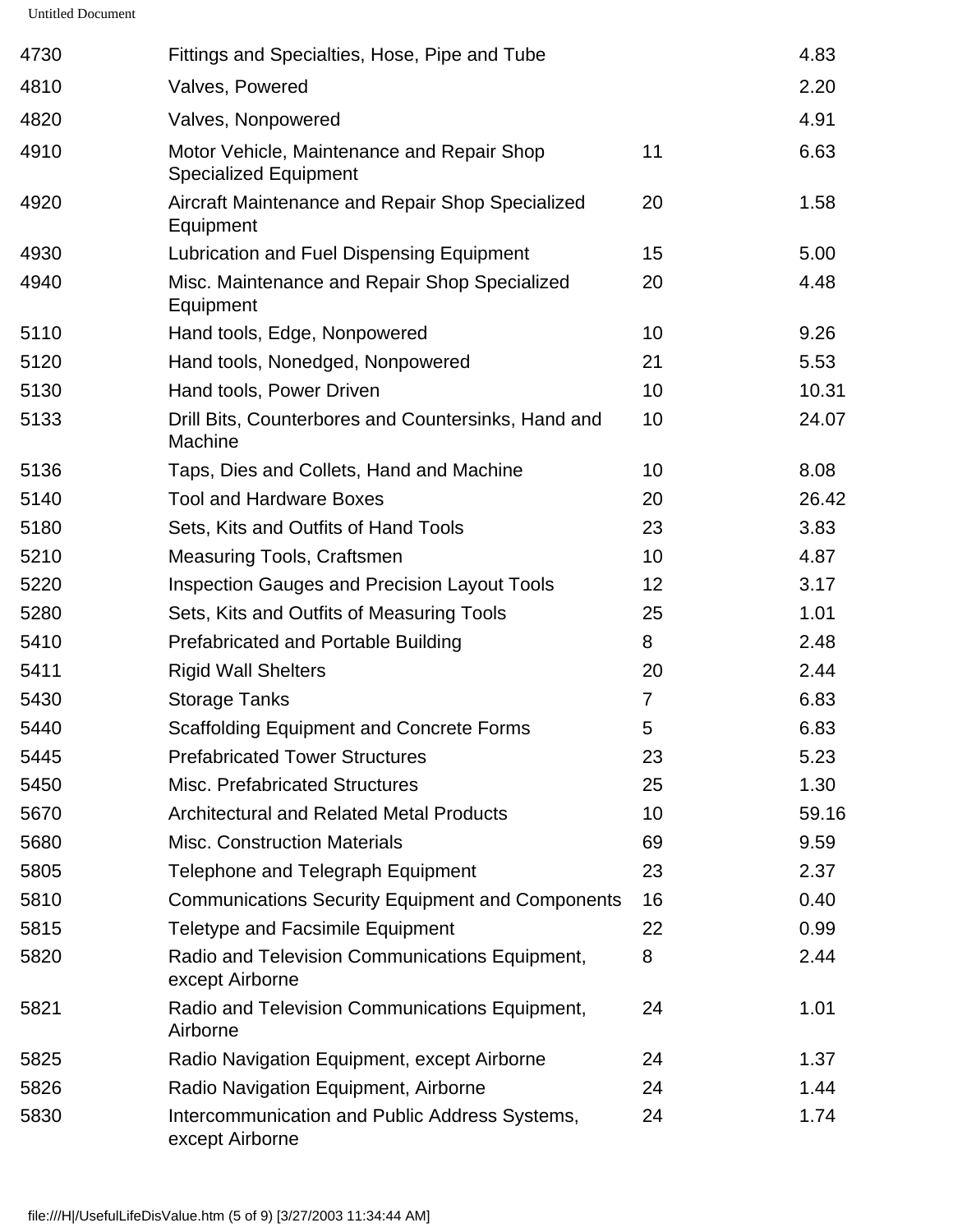| 5831 | Intercommunication and Public Address Systems,<br>Airborne   | 25 | 0.61  |
|------|--------------------------------------------------------------|----|-------|
| 5835 | Sound Recording and Reproducing Equipment                    | 22 | 1.43  |
| 5840 | Radar Equipment, except Airborne                             | 23 | 0.92  |
| 5841 | Radar Equipment, Airborne                                    | 24 | 0.53  |
| 5895 | Misc. Communications Equipment                               | 23 | 0.67  |
| 5905 | <b>Resistors</b>                                             | 8  | 1.02  |
| 5910 | Capacitors                                                   | 8  | 2.32  |
| 5915 | <b>Filters and Networks</b>                                  | 25 | 0.93  |
| 5920 | <b>Fuses and Lightning Arrestors</b>                         | 25 | 3.12  |
| 5925 | <b>Circuit Breakers</b>                                      | 10 | 7.49  |
| 5930 | <b>Switches</b>                                              | 10 | 1.55  |
| 5935 | Connectors, Electrical                                       | 22 | 20.61 |
| 5940 | Lugs, Terminals and Terminal Strips                          | 8  | 1.66  |
| 5945 | <b>Relays and Solenoids</b>                                  | 25 | 1.36  |
| 5950 | <b>Coils and Transformers</b>                                | 8  | 1.35  |
| 5955 | <b>Piezoelectric Crystals</b>                                | 8  | 0.65  |
| 5960 | <b>Electron Tubes and Associated Hardware</b>                | 8  | 1.00  |
| 5961 | Semiconductor Devices and Associated Hardware                | 8  | 1.04  |
| 5962 | Microcircuits, Electronic                                    | 8  | 0.54  |
| 5963 | <b>Electronic Modules</b>                                    | 8  |       |
| 5965 | Headsets, Handsets, Microphones and Speakers                 | 24 | 4.28  |
| 5970 | Electrical Insulators and Insulating Materials               | 8  | 34.93 |
| 5975 | <b>Electrical Hardware and Supplies</b>                      | 23 | 3.73  |
| 5977 | <b>Electrical Contact Brushes and Electrodes</b>             | 8  | 2.08  |
| 5985 | Antennas, Waveguide and Related Equipment                    | 8  | 2.02  |
| 5990 | <b>Synchros and Resolvers</b>                                | 14 | 1.65  |
| 5995 | Cable, Cord and Wire Assemblies, Communications<br>Equipment | 24 | 4.16  |
| 5999 | Misc. Electrical and Electronic Components                   | 20 | 1.01  |
| 6105 | Motors, Electrical                                           | 10 | 5.31  |
| 6110 | <b>Electrical Control Equipment</b>                          | 8  | 2.45  |
| 6115 | Generators and Generator Sets, Electrical                    | 19 | 6.50  |
| 6116 | <b>Fuel Cell Power Units, Components and Accessories</b>     | 15 | 22.88 |
| 6120 | <b>Transformers: Distribution and Power</b>                  |    |       |
| 6125 | Converters, Electrical, Rotating                             | 25 | 2.88  |
| 6130 | Converters, Electrical, Nonrotating                          | 22 | 1.75  |
| 6135 | <b>Batteries, Primary</b>                                    | 15 | 2.51  |
| 6140 | Batteries, Secondary                                         | 25 | 6.91  |
|      |                                                              |    |       |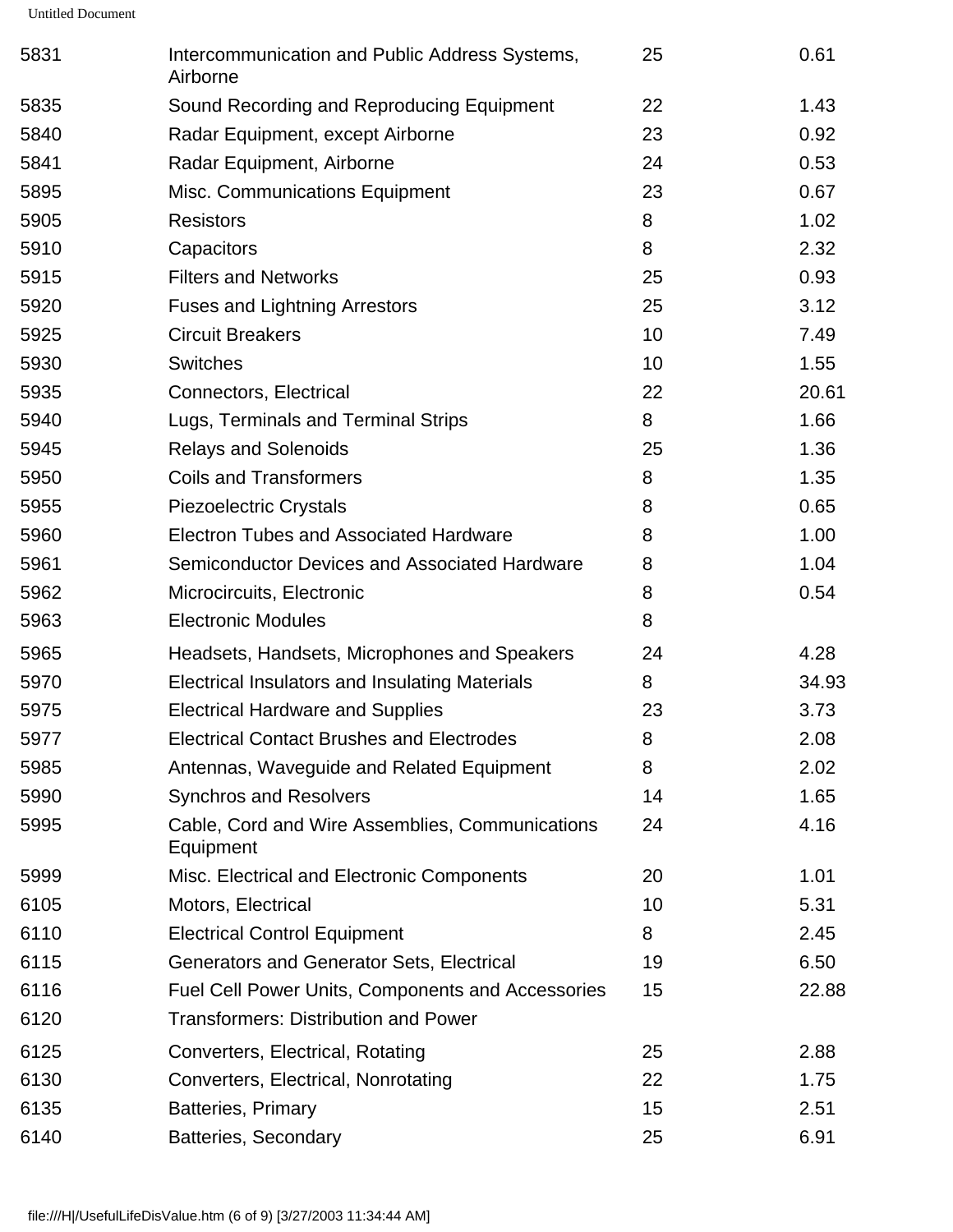| 6145 | Wire and Cable, Electrical                                                              | 25 | 16.29 |
|------|-----------------------------------------------------------------------------------------|----|-------|
| 6150 | Misc. Electric Power and Distribution Equipment                                         | 15 | 2.55  |
| 6210 | Indoor and Outdoor Electric Lighting Fixtures                                           | 16 | 3.95  |
| 6220 | <b>Electric Vehicular Light and Fixtures</b>                                            | 10 | 4.58  |
| 6230 | Electric Portable and Hand Lighting Equipment                                           | 17 | 3.44  |
| 6240 | <b>Electric Lamps</b>                                                                   | 10 | 6.92  |
| 6250 | <b>Ballasts, Lampholders and Starters</b>                                               | 10 | 3.91  |
| 6310 | <b>Traffic and Transit Signal Systems</b>                                               | 4  | 3.52  |
| 6350 | Misc. Alarm, Signal and Security Detection Systems                                      | 6  | 1.38  |
| 6515 | Medical and Surgical Instruments Equipment and<br><b>Supplies</b>                       | 9  | 2.54  |
| 6520 | Dental Instruments, Equipment and Supplies                                              | 8  | 7.66  |
| 6525 | X-Ray Equipment and Supplies: Medical Dental,<br>Veterinary                             | 9  | 3.57  |
| 6530 | Hospital Furniture, Equipment, Utensils and Supplies                                    | 10 | 4.18  |
| 6540 | Opticians' Instruments, Equipment and Supplies                                          | 10 | 6.23  |
| 6545 | <b>Medical Sets. Kits and Outfits</b>                                                   | 10 | 5.60  |
| 6605 | Navigational Instruments                                                                | 15 | 0.87  |
| 6610 | <b>Flight Instruments</b>                                                               | 17 | 2.30  |
| 6615 | Automatic Pilot Mechanisms and Airborne Gyro<br>Components                              | 25 | 1.17  |
| 6620 | <b>Engine Instruments</b>                                                               | 15 | 3.04  |
| 6625 | Electrical and Electronic Properties Measuring and<br><b>Testing Instruments</b>        | 15 | 1.55  |
| 6630 | <b>Chemical Analysis Instruments</b>                                                    | 5  | 1.70  |
| 6635 | <b>Physical Properties Testing Equipment</b>                                            | 13 | 6.62  |
| 6636 | <b>Environmental Chambers and Related Equipment</b>                                     | 10 | 2.20  |
| 6640 | <b>Laboratory Equipment and Supplies</b>                                                | 20 | 2.12  |
| 6645 | <b>Time Measuring Instruments</b>                                                       | 25 | 5.54  |
| 6650 | <b>Optical Instruments</b>                                                              | 8  | 2.31  |
| 6655 | Geophysical and Astronomical Instruments                                                | 25 | 2.02  |
| 6660 | Meteorological Instruments and Apparatus                                                | 20 | 1.05  |
| 6665 | Hazard-Detecting Instruments and Apparatus                                              | 16 | 1.44  |
| 6670 | <b>Scales and Balances</b>                                                              | 18 | 4.77  |
| 6675 | Drafting, Surveying and Mapping Instruments                                             | 19 | 2.44  |
| 6680 | Liquid and Gas Flow, Liquid Level and Mechanical<br><b>Motion Measuring Instruments</b> | 10 | 2.87  |
| 6685 | Pressure, Temperature and Humidity Measuring<br><b>Controlling Instruments</b>          | 10 | 2.53  |
| 6695 | <b>Combination and Misc. Instruments</b>                                                | 8  | 2.06  |
|      |                                                                                         |    |       |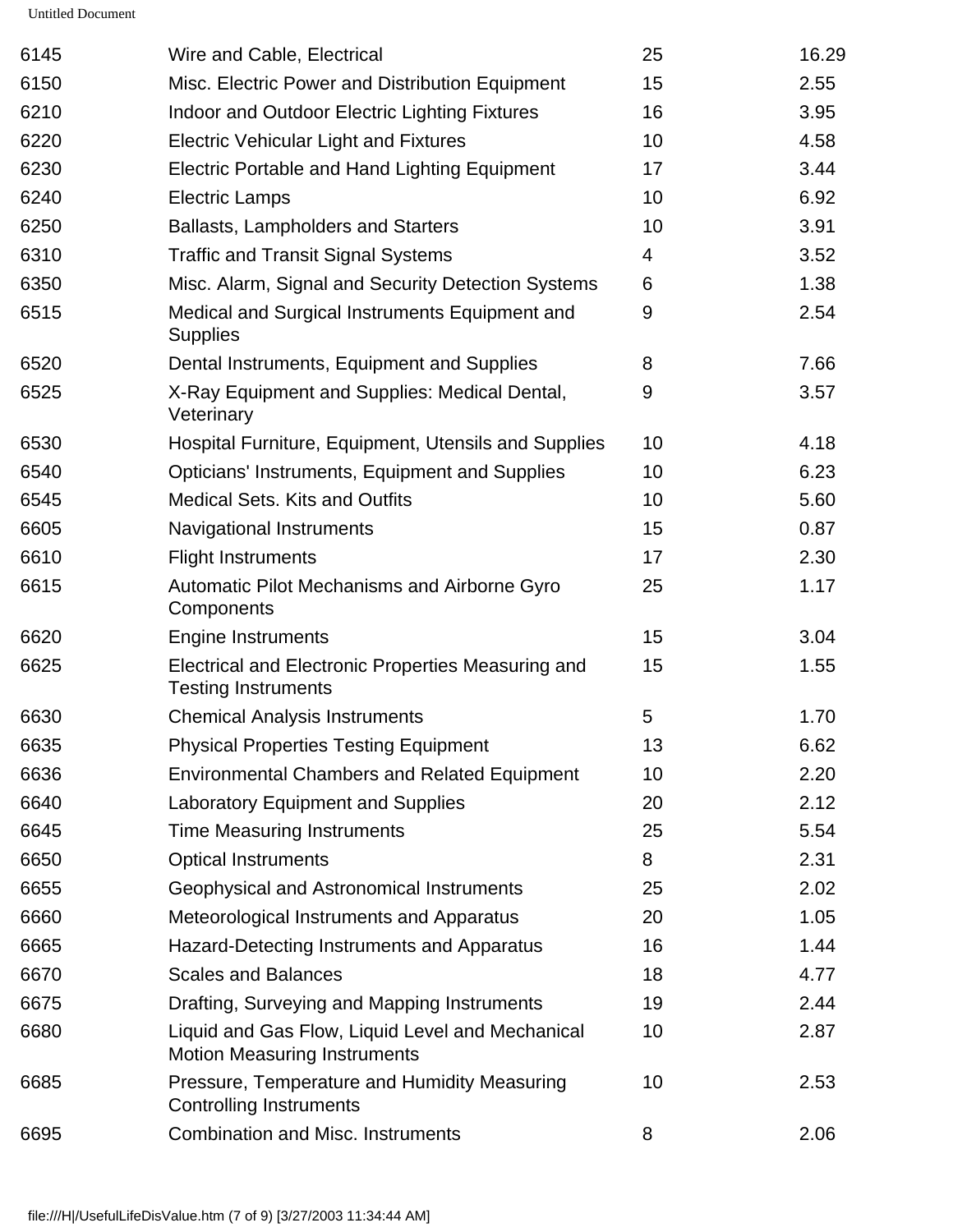| 6710 | <b>Cameras, Motion Pictures</b>                                | 25 | 5.29  |
|------|----------------------------------------------------------------|----|-------|
| 6720 | Cameras, Still Picture                                         | 24 | 1.82  |
| 6730 | <b>Photographic Projection Equipment</b>                       | 25 | 3.52  |
| 6740 | Photographic Developing and Finishing Equipment                | 24 | 3.32  |
| 6750 | <b>Photographic Supplies</b>                                   | 25 | 8.64  |
| 6760 | <b>Photographic Equipment and Accessories</b>                  | 24 | 1.36  |
| 6780 | Photographic Sets, Kits and Outfits                            | 22 | 3.24  |
| 6910 | <b>Training Aids</b>                                           | 20 | 0.96  |
| 6920 | <b>Armament Training Devices</b>                               | 20 | 3.22  |
| 6930 | <b>Operation Training Devices</b>                              | 21 | 0.62  |
| 6940 | <b>Communication Training Devices</b>                          | 21 | 0.79  |
| 7010 | <b>ADPE Configuration</b>                                      | 8  | 0.73  |
| 7021 | <b>ADP Central Processing Unit, Digital</b>                    | 15 | 0.73  |
| 7022 | <b>ADP Central Processing Unit, Hybrid</b>                     | 15 |       |
| 7025 | ADP Input/Output and Storage Devices                           | 13 | 1.01  |
| 7030 | <b>ADP Software</b>                                            | 15 | 0.97  |
| 7035 | <b>ADP Accessorial Equipment</b>                               | 13 | 0.72  |
| 7045 | <b>ADP Supplies and Support Equipment</b>                      | 11 | 1.50  |
| 7050 | <b>ADP Components</b>                                          | 15 | 0.95  |
| 7105 | <b>Household Furniture</b>                                     | 10 | 9.94  |
| 7110 | <b>Office Furniture</b>                                        | 10 | 16.20 |
| 7125 | Cabinets, Lockers, Bins and Shelving                           | 20 | 9.47  |
| 7195 | Misc. Furniture and Fixtures                                   | 10 | 6.17  |
| 7310 | Food Cooking, Baking and Serving Equipment                     | 12 | 5.40  |
| 7320 | Kitchen Equipment and Appliances                               | 18 | 5.60  |
| 7420 | <b>Accounting and Calculating Machine</b>                      | 12 | 1.46  |
| 7439 | <b>Typewriters and Office Type Composing Machines</b>          | 12 | 6.10  |
| 7450 | Office Type Sound Recording and Reproducing<br><b>Machines</b> | 12 | 1.17  |
| 7460 | <b>Visible Record Equipment</b>                                |    | 2.26  |
| 7490 | Misc. Office Machines                                          | 12 | 3.30  |
| 7710 | <b>Musical Instruments</b>                                     | 12 | 14.67 |
| 7910 | Floor Polishers and Vacuum Cleaning Equipment                  |    | 5.72  |
| 8145 | Specialized Shipping and Storage Containers                    | 22 | 6.55  |
| 8340 | <b>Tents and Tarpaulins</b>                                    | 5  | 4.86  |
| 8345 | <b>Flags and Pennants</b>                                      | 5  | 8.30  |
| 8415 | Clothing, Special Purpose                                      | 5  | 10.81 |
| 8820 | Live Animals, Not Raised for Food                              | 3  | 55.05 |
| 9320 | <b>Rubber Fabricated Materials</b>                             | 5  | 19.40 |
|      |                                                                |    |       |